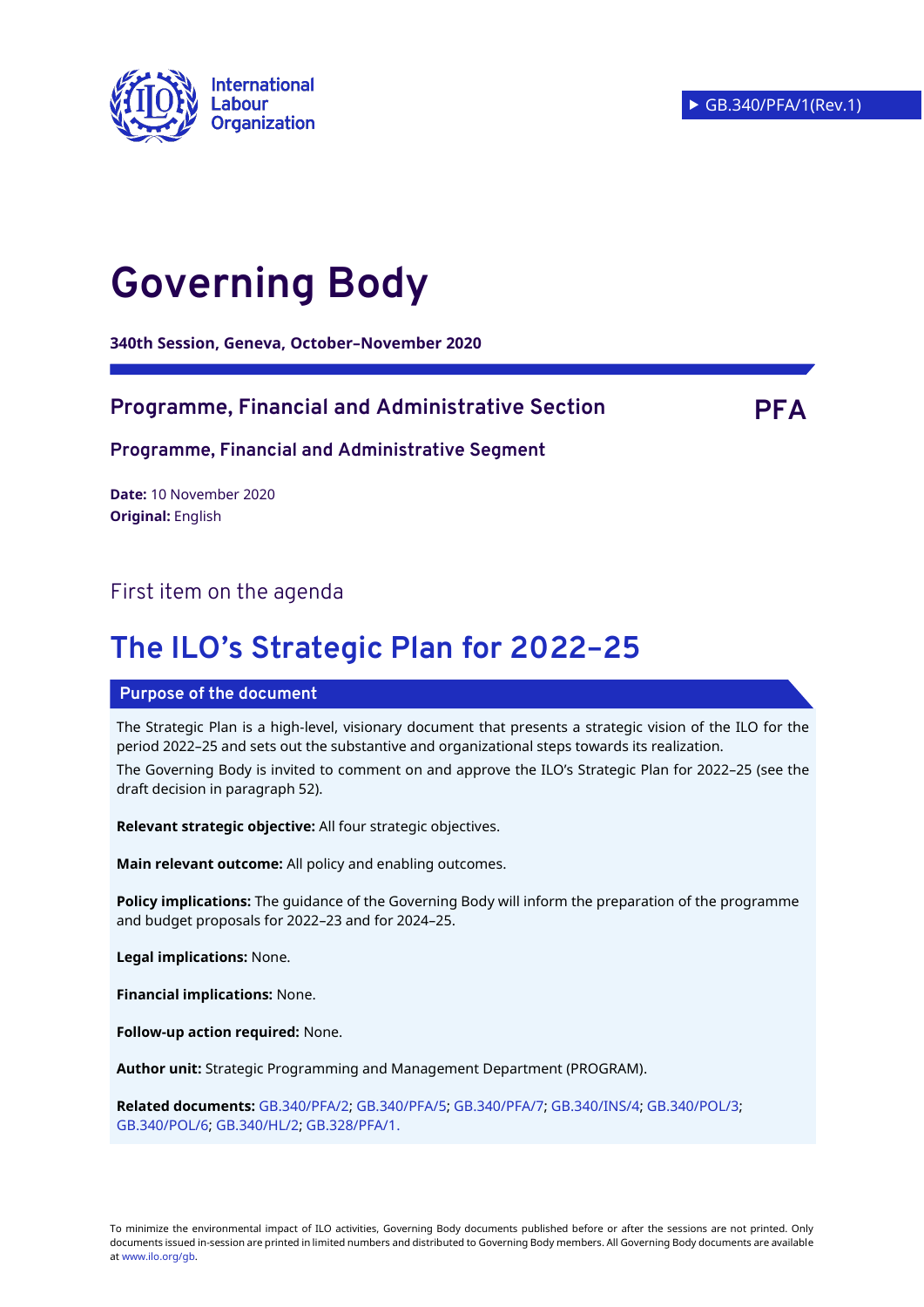## **Table of contents**

#### Page

|                                                                       | 5  |
|-----------------------------------------------------------------------|----|
|                                                                       | 5  |
|                                                                       | 6  |
|                                                                       | 7  |
|                                                                       | 8  |
| Leveraging permanent comparative advantages: Standards and tripartism | 8  |
|                                                                       | 9  |
|                                                                       | 9  |
|                                                                       | 10 |
|                                                                       | 10 |
|                                                                       | 10 |
| The Strategic Plan 2022-25 - Improving organizational performance     | 11 |
|                                                                       | 12 |
|                                                                       | 12 |
|                                                                       | 13 |
|                                                                       | 13 |
|                                                                       | 13 |
|                                                                       | 14 |
|                                                                       | 14 |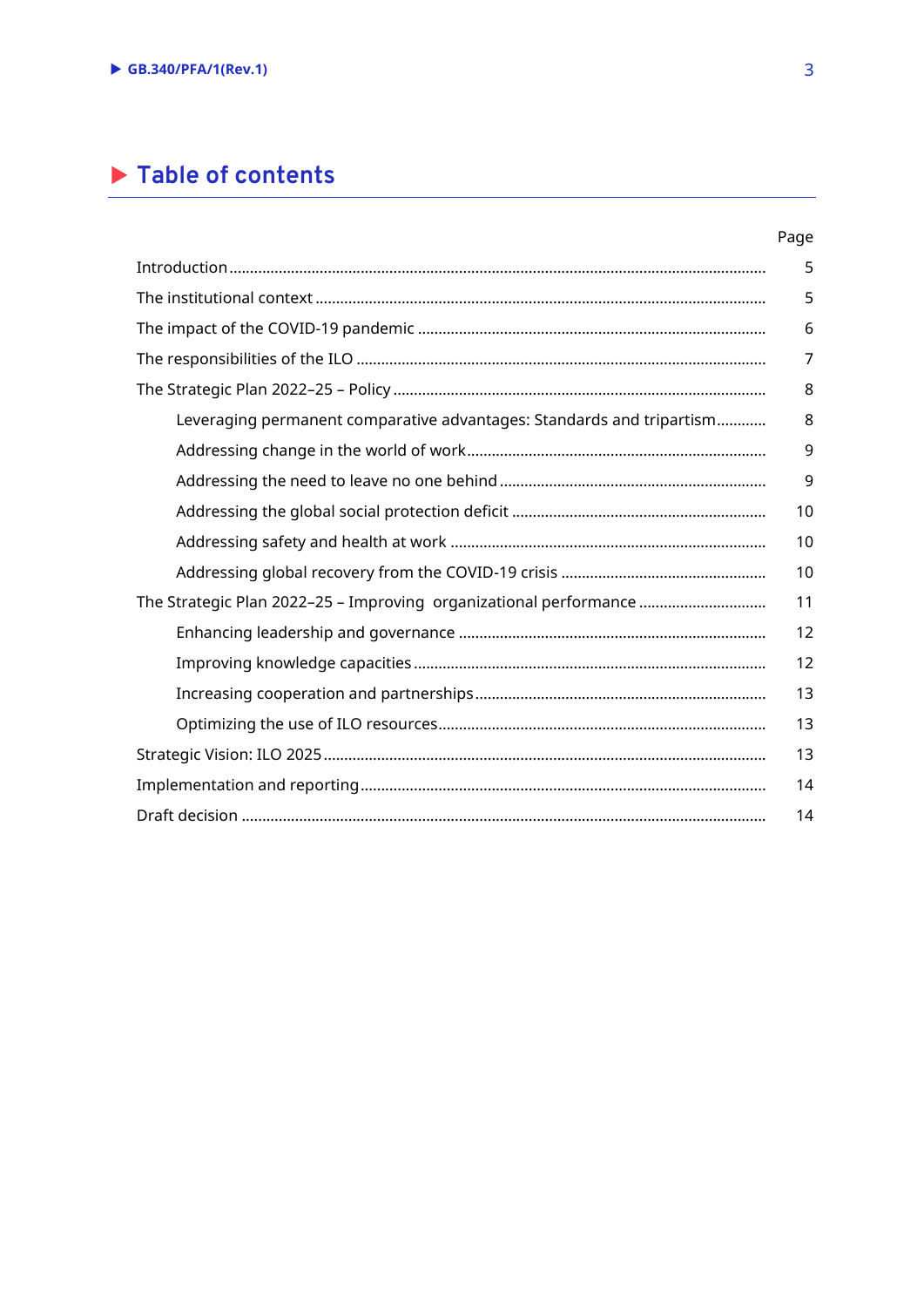### <span id="page-2-0"></span>**Introduction**

- $1<sub>1</sub>$ At its 320th Session (March 2014) the Governing Body decided that the ILO should have a medium-term strategic plan and that it should be aligned with the planning cycle of the United Nations (UN) system. After approving a transitional strategic framework for 2016–17 to bring about that alignment, the Governing Body at its 328th Session (October 2016) adopted the ILO's Strategic Plan for 2018–21 <sup>1</sup> and is now called upon to adopt one for 2022–25.
- $2.$ Constituents have supported strategic plans that are high-level and visionary, while being distinct from but complementary to the programme and budgets adopted by the International Labour Conference. In this light, the programme and budgets for the next two biennia will be designed to give operational effect to this Strategic Plan.
- $3<sub>1</sub>$ For these reasons, other items before this session of the Governing Body are directly relevant to the consideration of the proposed Strategic Plan, most notably the Preview of the programme and budget proposals for 2022–23 $^2$  and those relating to COVID-19. The resolution on the Quadrennial Comprehensive Policy Review, which is likely to be adopted by the UN General Assembly before the end of 2020, will also have an important bearing on how the implementation by the ILO of its Strategic Plan can contribute to, and benefit from, the work of the overall UN system, particularly in the delivery of the 2030 Agenda for Sustainable Development (the 2030 Agenda).

## <span id="page-2-1"></span>**The institutional context**

- $4.$ The Strategic Plan for 2018–21 was framed as a statement of recommitment to use the ILO's historical mandate for social justice to confront contemporary challenges in the world of work and defined how that would be done. The next plan must serve the same purpose, but in radically changed circumstances.
- $5.$ In the lead-up to its Centenary in circumstances of accelerating transformative change at work and deep deficits across all four strategic objectives of the Decent Work Agenda – employment; social protection; social dialogue and tripartism; and standards and fundamental principles and rights at work – the ILO embarked on a major process of reflection on the future of work, culminating in the adoption by the 2019 International Labour Conference of the ILO Centenary Declaration for the Future of Work (the Centenary Declaration).
- 6. A matter of months later, the COVID-19 virus began spreading around the world and was declared a global pandemic by the World Health Organization in March 2020. Very rapidly this health crisis, and the measures taken to combat it, have generated a world economic and social crisis of unprecedented proportions, the full extent of which is continuing to unfold. Nevertheless, and with the financial crisis that broke in 2008 as a point of reference, it appears inevitable that in the 2022–25 period the ILO will have to

<sup>1</sup> [GB.328/PV,](https://www.ilo.org/wcmsp5/groups/public/---ed_norm/---relconf/documents/meetingdocument/wcms_543114.pdf) paragraph 622, and [GB.328/PFA/1.](https://www.ilo.org/wcmsp5/groups/public/---ed_norm/---relconf/documents/meetingdocument/wcms_531677.pdf)

<sup>2</sup> [GB.340/PFA/2.](https://www.ilo.org/wcmsp5/groups/public/---ed_norm/---relconf/documents/meetingdocument/wcms_757879.pdf)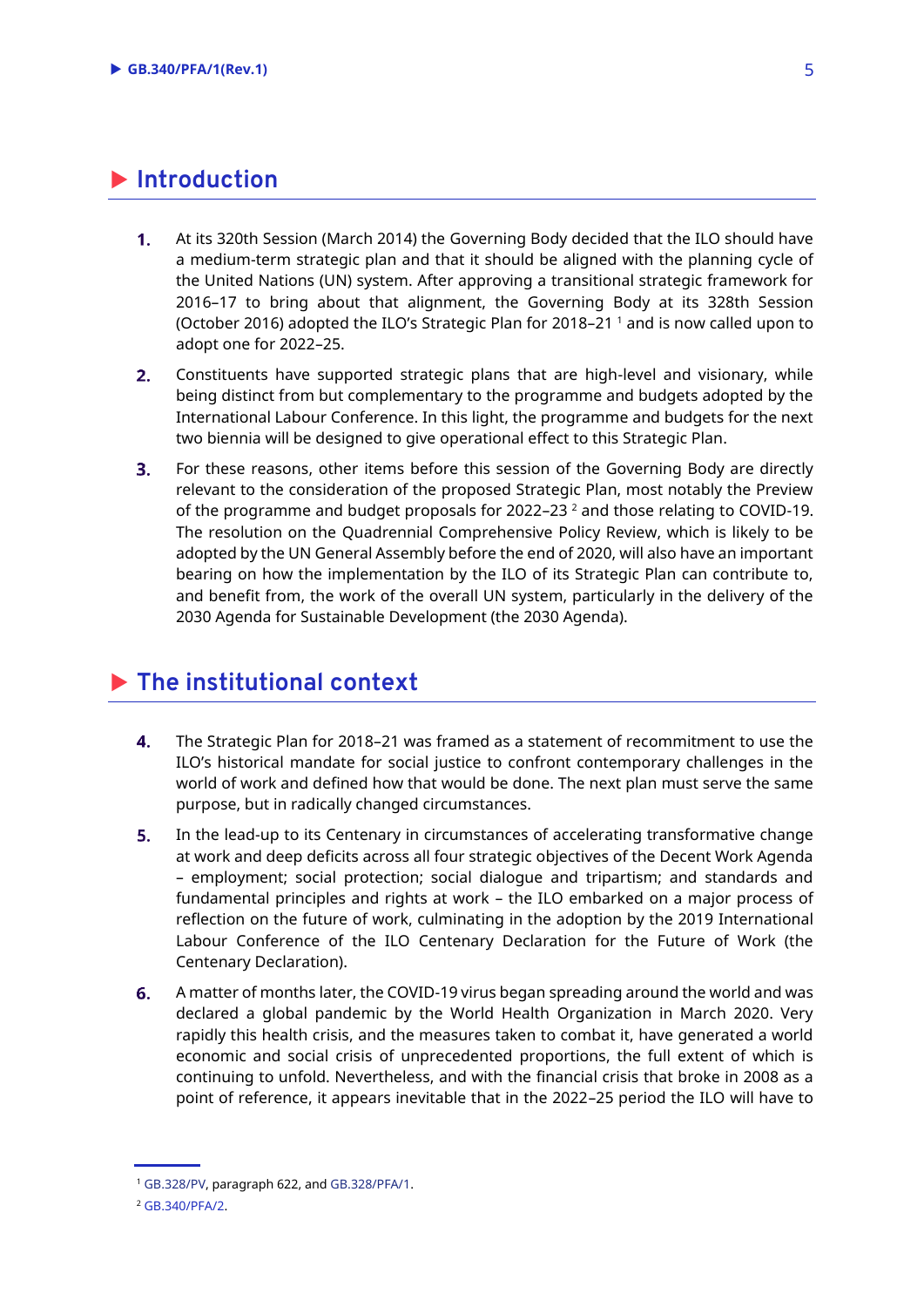pursue a strategy consciously directed at helping the world of work continue to recover and build back from the dramatic impact of the COVID-19 pandemic.

- $7.$ This situation has come about at the exact moment when the international community enters its decade of action to deliver the 2030 Agenda, to which the ILO has closely aligned its programmes and efforts, most recently in the context of the reformed UN development system. In a resolution adopted on 11 September 2020 concerning a comprehensive and coordinated response to the pandemic,  $^3$  the UN General Assembly reaffirmed its full commitment to the 2030 Agenda.
- 8. Taken together, this context makes it imperative that the ILO's strategy for the coming years is to harness the strong tripartite consensus around the Centenary Declaration, which was welcomed in a resolution adopted by the UN General Assembly in September 2019, <sup>4</sup> in order to support and advance a human-centred recovery from the COVID-19 crisis that contributes both to the world of work's capacity to build back better and to delivery of the 2030 Agenda

## <span id="page-3-0"></span>**The impact of the COVID-19 pandemic**

- $9<sub>1</sub>$ The severity and scale of the impact of the pandemic is without precedent in the peacetime history of the ILO. The pandemic and the necessary action taken to overcome it have acted on both the demand and the supply sides of the global economy and labour markets, leading to global recession and precipitous falls in trade and investment.
- 10. The ILO has taken the lead in documenting action taken by its Member States to mitigate the economic and social consequences of the pandemic and its devastating impact on the world of work. Foremost among the findings are that the equivalent of an accumulated 332 million full-time jobs have been lost in the first three quarters of 2020 and that there are few prospects of full and early recovery. The loss of jobs and livelihoods has been particularly severe for the most vulnerable in the world of work. Most dramatically, 1.6 billion of the 2 billion people who are occupied in the informal economy were threatened with the imminent destruction of their livelihoods, reflecting how an economic and social crisis can rapidly become a fully-fledged humanitarian crisis in the absence of adequate social protection. In addition, young people, whose labour market position was already tenuous, have been hard hit by the interruption of education and training, loss of employment and blocked access to the world of work.
- 11. Similarly, women have been disadvantaged, particularly because of their concentration in hard-hit sectors and by the added burden of care responsibilities as schools and facilities have closed. Migrant workers also have frequently found themselves in situations of great precarity and even danger, facing the prospect of forced return to their countries of origin or the increased risk of infection as a result of their accommodation and working conditions.
- 12. The ILO estimates the global loss of labour income in the first nine months of 2020 at US\$3.5 trillion and has noted that governments' efforts to support business, jobs and incomes have been very unequal across countries, reflecting the different fiscal space available to them. The inevitable consequence is that, as and when the world begins to

<sup>3</sup> [A/RES/74/306.](https://undocs.org/en/A/RES/74/306)

<sup>4</sup> [A/RES/73/342.](https://undocs.org/en/A/RES/73/342)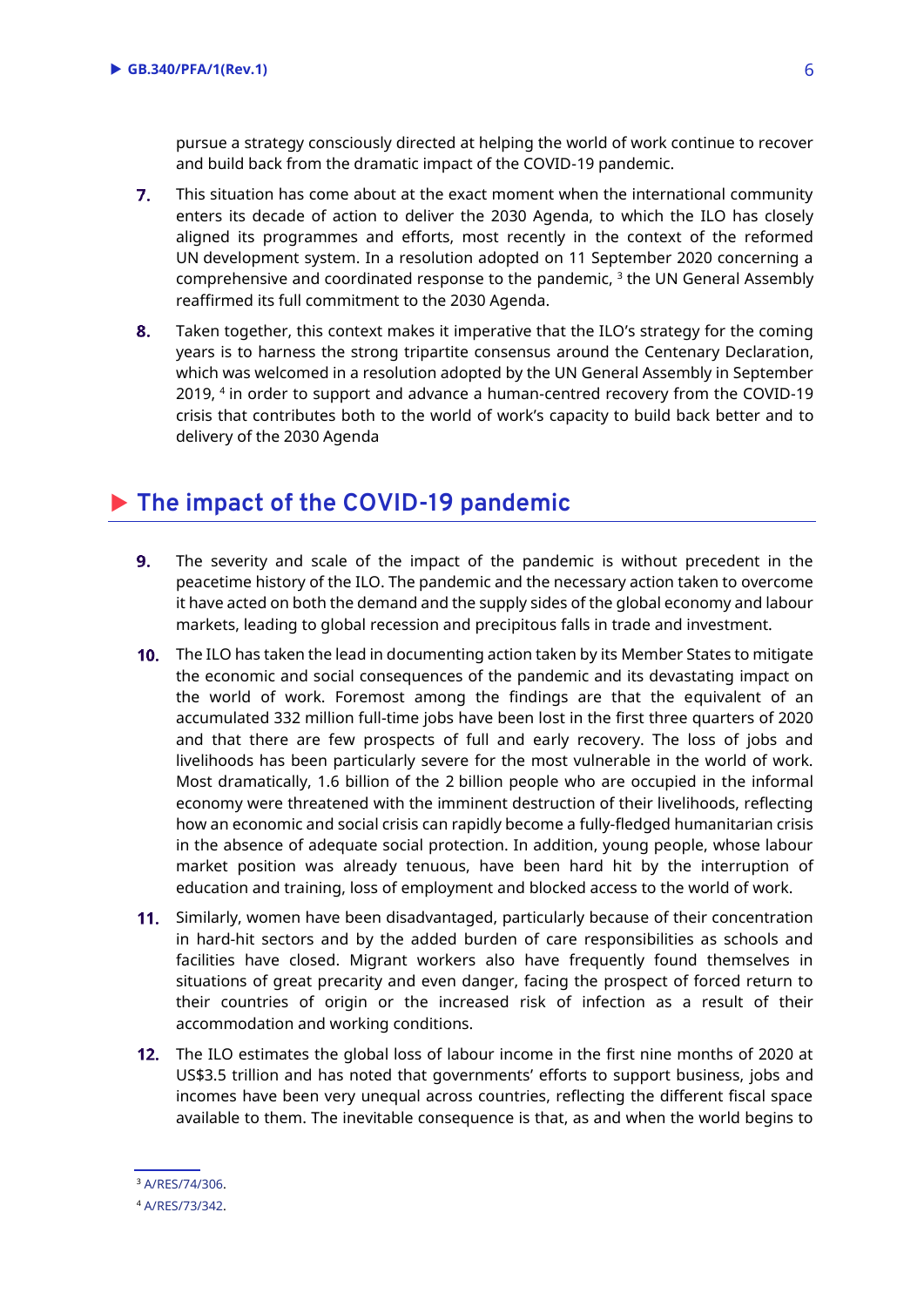emerge from the health emergency of COVID-19, it will be in circumstances of considerably higher unemployment, poverty, inequality and social tension. This has obvious consequences for the realization of the 2030 Agenda and implications for the responsibilities of the ILO in discharging its mandate for social justice and social cohesion.

## <span id="page-4-0"></span>**The responsibilities of the ILO**

- **13.** In the period since the pandemic struck, the ILO has advocated a social and economic policy response under four pillars:
	- stimulating the economy and employment;
	- supporting enterprises, jobs and incomes;
	- protecting workers in the workplace; and
	- relying on social dialogue for solutions.
- 14. These types of policies have been acted upon by a large number of Member States in the light of their specific circumstances and resource capacities.
- **15.** Given the uncertainties about the future trajectory of the pandemic and of economic and social recovery from its effects, it is impossible to predict with much confidence the extent to which these policies will still be current at the time this Strategic Plan comes into effect at the beginning of 2022. By their nature, they are introduced to counter the direct impact of the pandemic, rather than as permanent measures. They make a considerable call on public finances, and even if it is accepted that they should, and can, be kept in place for as long as they are needed, there is scant indication of how long that might be.
- 16. This said, five major policy challenges are already apparent in the socio-economic policy response to COVID-19:
	- finding the appropriate balance and sequence of health and of economic and social policy measures to produce optimal, sustainable recovery in labour markets;
	- designing and sustaining appropriate policy interventions to support jobs, enterprises, incomes and livelihoods in the context of likely constraints in public finances;
	- supporting groups whose vulnerabilities in the labour market have been highlighted and exacerbated by the impact of the pandemic;
	- promoting cohesive international action to design and finance a truly global response to the global crisis of COVID-19, in recognition that no country in isolation can definitively overcome the challenges it poses, and that material response capacities are very unevenly distributed; and
	- ensuring that responses fully involve social partners. The immediate response to COVID-19 drew heavily on social dialogue, which proved its worth in the elaboration of agreed, practical, social and economic measures in conditions of great urgency. As the pandemic persists and longer-term policy decisions will need to be taken in circumstances of labour market distress and financial constraints, all actors will need to rededicate their efforts to tripartism.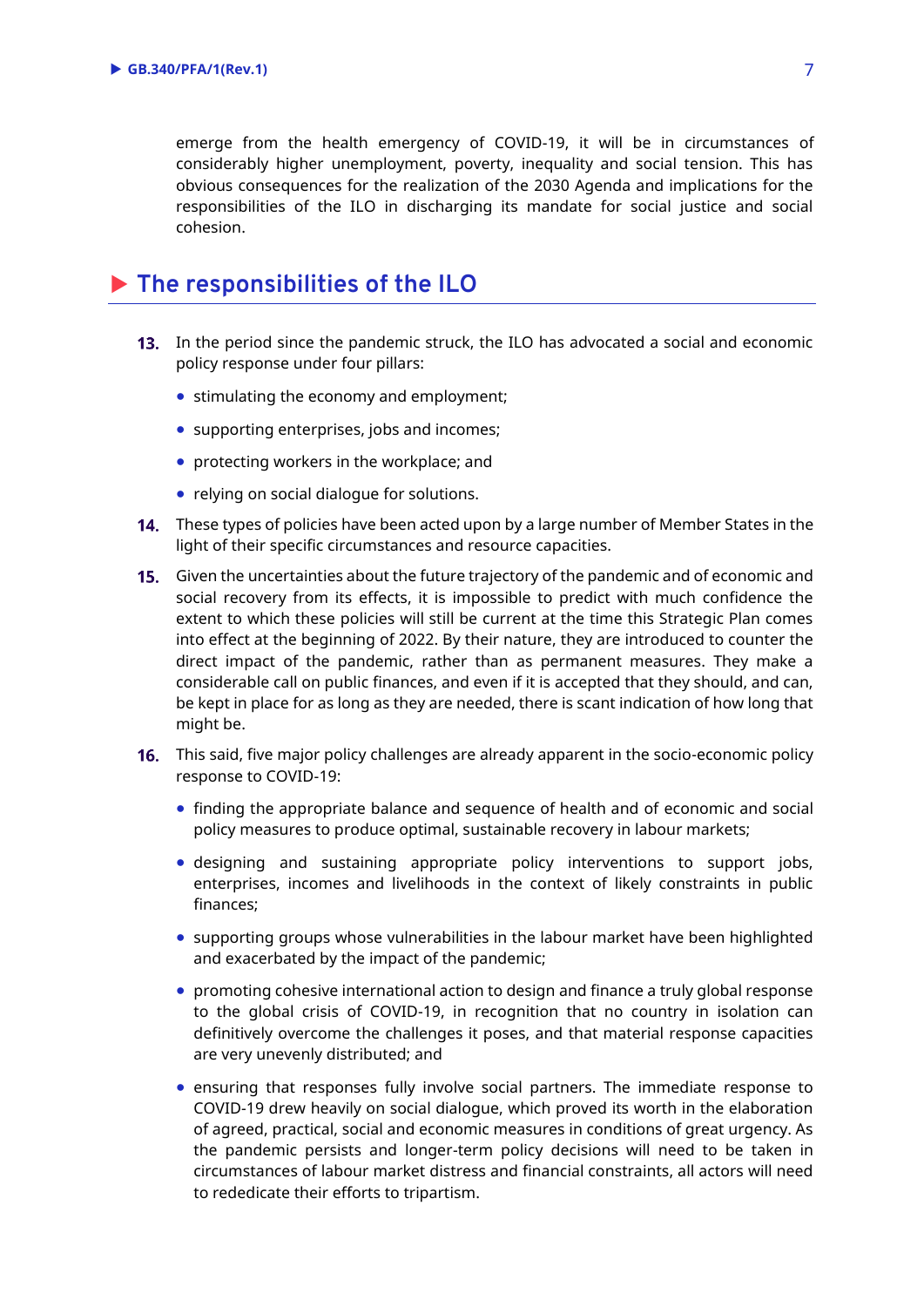## <span id="page-5-0"></span>**The Strategic Plan 2022–25 – Policy**

- The overarching objective of the ILO's Strategic Plan for 2022–25 is to apply the provisions of the Centenary Declaration for a human-centred recovery from the impact of the COVID-19 pandemic.
- **18.** The positions taken by ILO constituents, for example at the virtual ILO Global Summit on COVID-19 and the world of work (7–9 July 2020) and in international debates, are clear: the Centenary Declaration, with its tripartite perspective on a better future of work, not only remains relevant in the light of the issues thrown up by the pandemic but is recognized as a prescient, indispensable tool for economic and social recovery and an asset for the international community.
- 19. It is important, therefore, that the ILO is strategic in operationalizing the Centenary Declaration in the years ahead. In the first instance, that will be achieved by aligning closely the policy outcomes for the 2022–23 and 2024–25 biennia with the terms of the Centenary Declaration, as has been agreed for the current biennium.
- 20. This operationalization must be predicated on the centrality of the ILO's normative instruments and tripartism. It will also need to be underpinned by a number of strategic considerations if it is to have its fullest impact, and if the ILO is to realize its fullest potential to contribute to global recovery. All of these considerations are to be addressed through the three areas for action outlined in the Centenary Declaration: strengthening the capacities of all people to benefit from the opportunities of a changing world of work; strengthening the institutions of work; and promoting sustained, inclusive and sustainable economic growth, full and productive employment and decent work for all.

### <span id="page-5-1"></span>**Leveraging permanent comparative advantages: Standards and tripartism**

- 21. This Strategic Plan is designed to ensure the conditions in which the ILO can draw fully on its two distinctive and decisive comparative advantages: international labour standards and tripartism.
- 22. Through its Standards Initiative, the ILO has invested heavily, in political and resource terms, in ensuring that it has a clear, robust and up-to-date body of international labour standards subject to authoritative and effective supervision. Despite the progress made, that objective has yet to be fully met. It is important that the ILO persists with these efforts, recognizing that the issues to be addressed are technically complex, politically sensitive and closely interrelated and therefore need to be addressed in an integrated manner as a single endeavour. Demanding as it may be, completion of this exercise is a precondition for the credibility and effectiveness of the normative backbone that must inform the human-centred approach to recovery and the future of work.
- 23. In similar terms, the ILO must sustain and promote tripartism in its own working methods and decision-making, as well as in its advice to and interaction with its Member States, by promoting the practice and institutions of social dialogue at all levels and by integrating capacity-building for workers' and employers' organizations and labour ministries into all areas of its technical activities.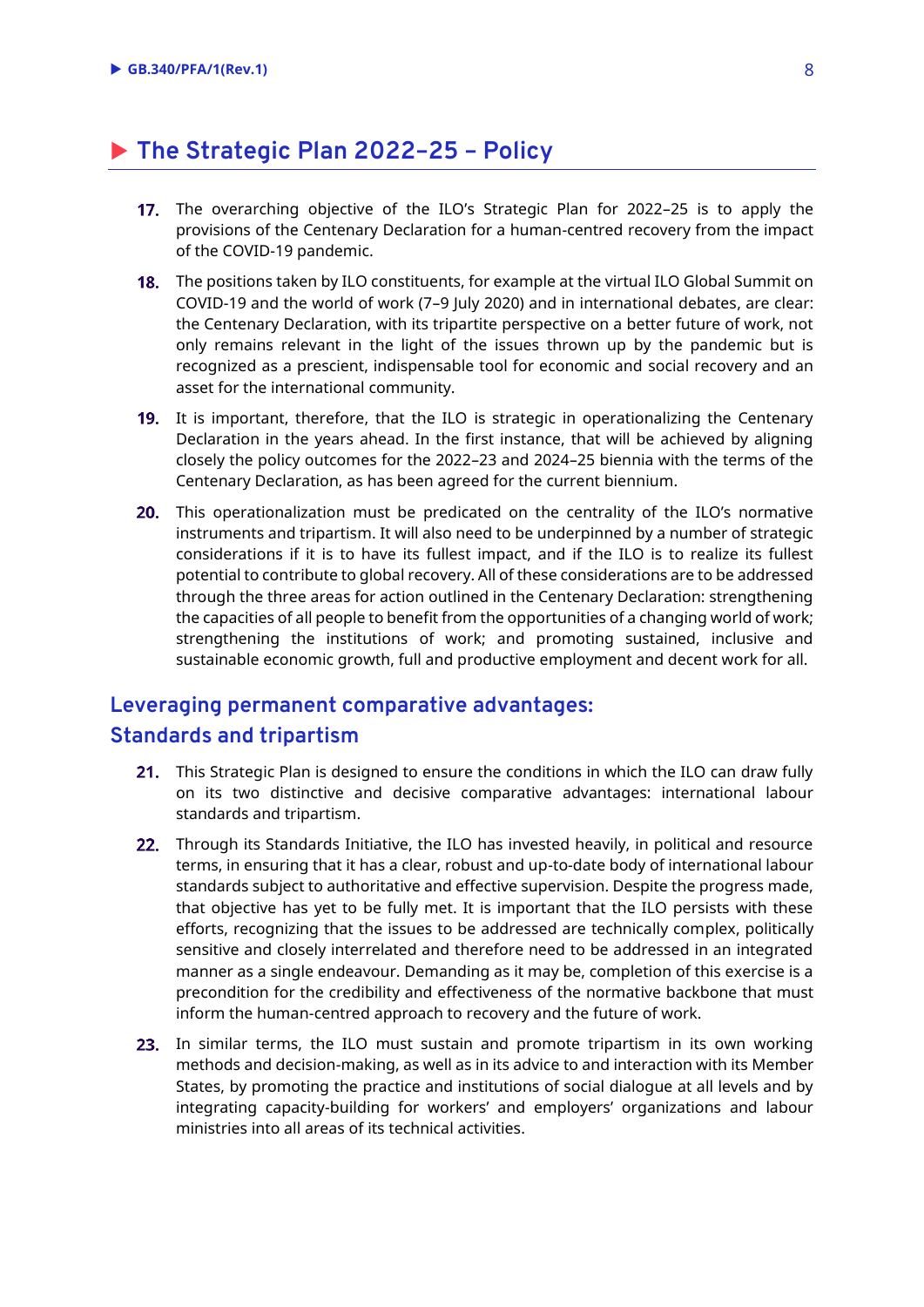#### <span id="page-6-0"></span>**Addressing change in the world of work**

- 24. The Centenary Declaration stresses the need to shape major transitions in the world of work – digital, environmental and demographic being foremost. These transitions predate the COVID-19 pandemic and will remain during and after it. But the pandemic has triggered a reconsideration of fundamental issues in the way work is organized, which seems likely to redirect the pace and direction of change as and when new policy options are considered. These issues are often considered through the idea of becoming "a new normal" at work and in society. It is argued, too, that COVID-19 has acted simply as an accelerator of what was changing already, yet for many countries the pandemic has only reversed the positive changes of recent years and set them back in their paths of development and out of poverty. There is debate, too, about the need to rethink global production systems with a view to rendering supply chains more secure, resilient and socially just.
- 25. It will be important for the ILO to understand the new dynamics generated by COVID-19 and to take a leading role in the policy debates that will evolve with them, as the world itself moves on from the limitations imposed by coexisting with the virus to a less constrained policy environment.

#### <span id="page-6-1"></span>**Addressing the need to leave no one behind**

- 26. The permanent responsibility of the ILO and its Member States, flowing from the Organization's mandate for social justice, to be attentive to and active in improving the situation of those who are most vulnerable and disadvantaged in the world of work has been brought to the fore in the starkest and cruellest terms by the experience of the pandemic. Those who were already relatively well placed in labour markets have, for the most part, been able to weather the COVID-19 storm better than those at the bottom of the pile. So the injunction of the 2030 Agenda to leave no one behind applies with particular force in the present conjuncture, when inequalities and marginalization are on the increase.
- 27. This imperative applies across all areas of ILO activity, but the lessons of the pandemic are particularly compelling in the following areas:
	- **Formalization of informal work.** The pandemic has alerted the world to the reality that two out of three workers make a living in conditions of informality and of the sometimes life-threatening consequences of that situation. The opportunity exists to scale up international policy interventions along lines already set out by the ILO, in order to significantly speed up the process of formalization.
	- **Advancing a transformative agenda to achieve gender equality at work.** An equitable recovery must be gender-responsive. This will require investment in carerelated employment, infrastructure and services and addressing the risk of violence and harassment at work, particularly in diverse forms of work arrangements.
	- **Protecting and empowering disadvantaged groups.** Recovery from crisis and the road to decent work will be harder for people in already disadvantaged groups or in vulnerable situations, particularly those hit hardest by the pandemic. Innovative policymaking will be required to ensure their inclusion in post-COVID-19 recovery programmes and emerging sectors in the digital and the green economies, with solutions that facilitate skills development, labour market transitions and access to social protection.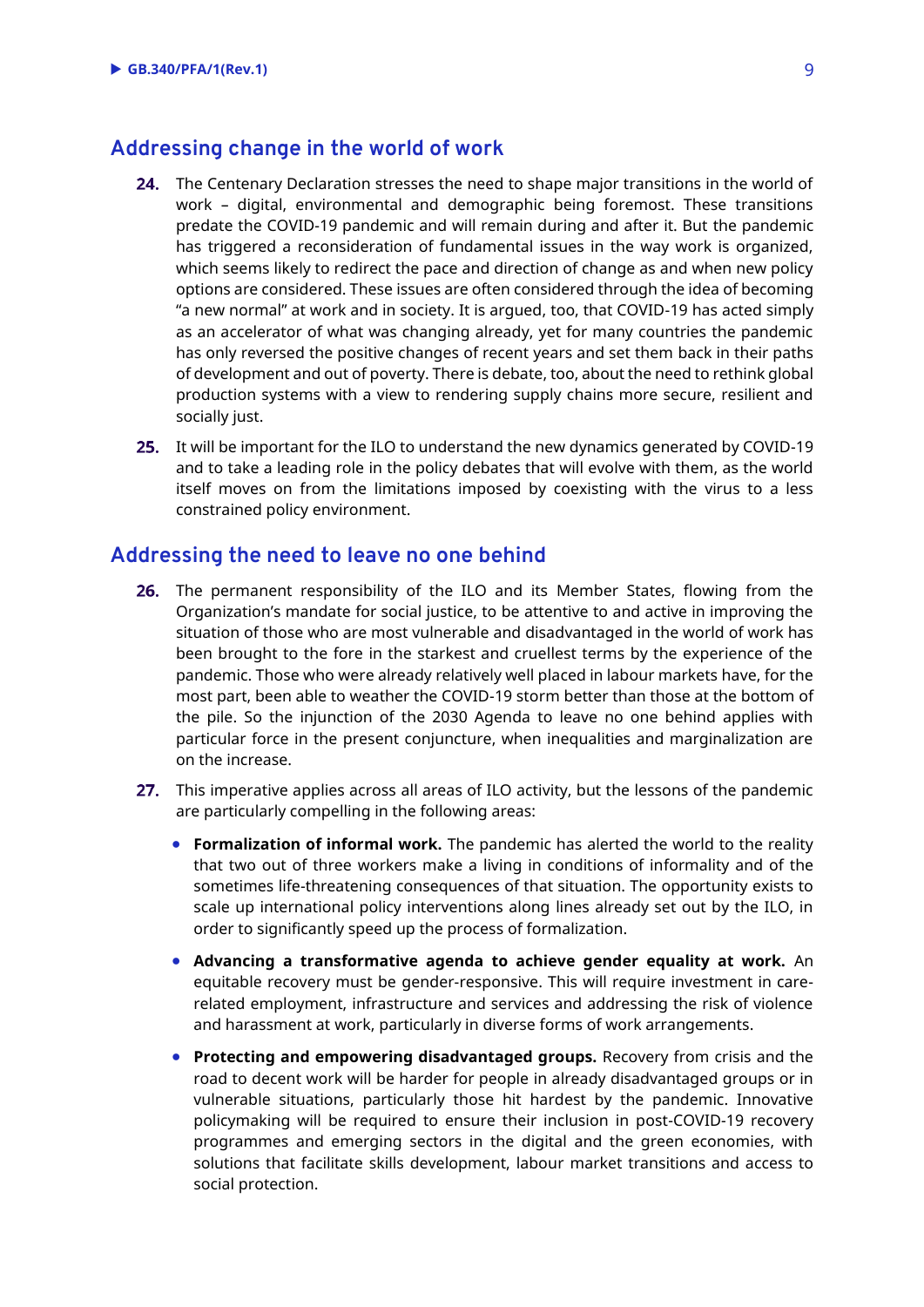**Strengthening protection across diverse forms of work.** As governments have sought to provide urgent support to enterprises and workers affected by the fall-out of COVID-19, they have often run up against obstacles linked to the different and sometimes ambiguous status of those engaged in different work arrangements and the rights and benefits associated with them. The need to ensure that all workers enjoy adequate protection in accordance with the Decent Work Agenda has been agreed in the ILO but not yet achieved. If the pandemic results in the more rapid introduction of innovative work arrangements, for example in the form of remote and gig work mediated by digital technologies, then that need will become all the more pressing.

#### <span id="page-7-0"></span>**Addressing the global social protection deficit**

28. While the Centenary Declaration had already called for action to promote universal social protection, the pandemic – in the same way as it has in the case of informality – has highlighted the human consequences of a situation in which only one in three people has comprehensive protection, and more than half have no protection at all. Here, too, there is potential to harness this heightened awareness to accelerate the progress of social protection, not as an ad hoc response to episodic disruption of working lives but through permanent rights-based arrangements. The ILO has long-standing constitutional responsibilities, and a strong normative framework, to justify and enable it to take the lead in this area. Achieving results on the necessary scale will nevertheless require that it do so in close partnership with other international organizations that have competences in the area and who share responsibilities to help deliver the relevant goals of the 2030 Agenda. This area of work might benefit from a review of the existing architecture for international cooperation, with a view to improving the mobilization and use of international resources and their application in combination with domestic resources at the national level.

#### <span id="page-7-1"></span>**Addressing safety and health at work**

- 29. The ILO estimates that 2.3 million people lose their lives each year through injury, accident or disease as a result of their work. By its very nature as a global health emergency, COVID-19 has made people acutely aware of the relationship between health and work and the risks that result from inadequate prevention and remedial measures.
- **30.** These developments are taking place at a time when the ILO has decisions pending on the possible designation of occupational safety and health at work as a fundamental principle and right at work, in addition to those that were originally included in the 1998 Declaration. The work of the ILO in this area will necessarily depend on the outcome of this debate, either before or during the period of the Strategic Plan. Whichever track is pursued, it should enable the ILO to upgrade its own activities, and those of its Member States, to make work in all settings safe and conducive to the overall welfare of all actors in the world of work.

#### <span id="page-7-2"></span>**Addressing global recovery from the COVID-19 crisis**

**31.** The full extent and nature of the economic and social crisis resulting from the continuing COVID-19 pandemic remain unclear. There is great uncertainty about the future trajectory of the pandemic itself, the speed of the economic rebound, the degree of permanent destruction of jobs and enterprises, and the structural changes induced by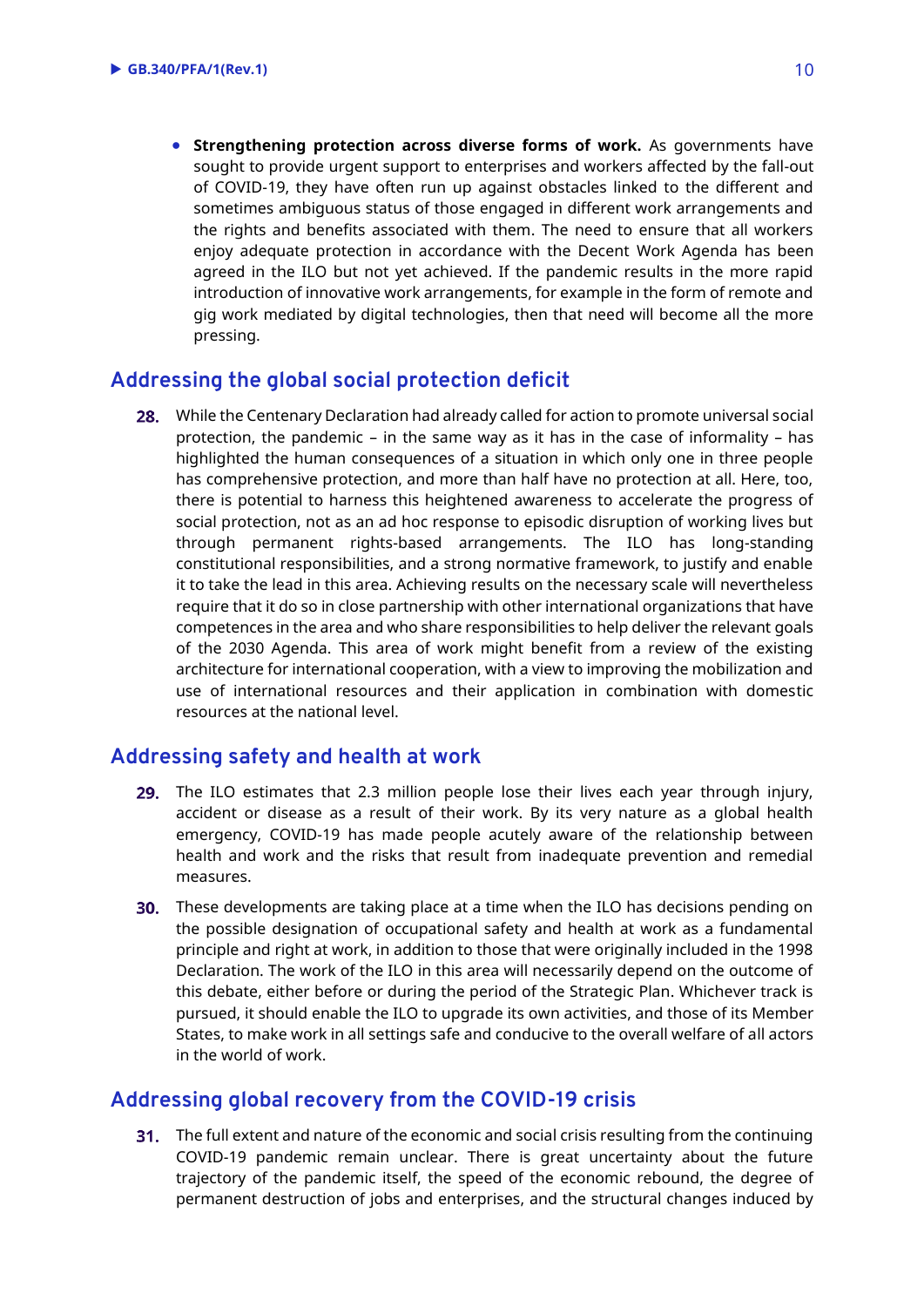it. This makes projections about the immediate future of work more than usually hazardous. Nevertheless, what is known is that the world is experiencing a dramatic and unprecedented shock, the aftermath of which will be felt throughout the period of the Strategic Plan.

- **32.** Three areas call for particular emphasis and effort:
	- **Facilitating lifelong learning paths and labour market transitions.** Workers will need more support to make smooth transitions between jobs, including the opportunity to acquire and renew skills. This will be particularly important for the effective integration of young people into the labour market and for supporting active ageing for older workers. Digital technology presents significant opportunities for skills development and lifelong learning; however, efforts are also needed to bridge the digital divide and create a level playing field for all.
	- **Ensuring inclusive and sustainable growth that creates productive employment and decent work.** Pro-employment macroeconomic, trade, sectoral and industrial policies will be essential for the recovery agenda and a job-rich recovery. Particular efforts will have to be made to support enterprises, workers and sectors most in need, while facilitating structural transformation towards more productive, sustainable and resilient economies.
	- **Fostering an enabling environment for sustainable enterprises and entrepreneurship.** Targeted support to enterprises will need to focus on productivity, business continuity, formalization, micro, small and medium-sized enterprises, and domestic and global supply chains. Integration of protection of the environment into recovery plans and long-term development strategies harnessing the capacity of sustainable enterprises presents an opportunity to accelerate the just transition towards a green economy.
- **33.** This is the broad context in which the ILO is called upon to promote its Centenary Declaration and the human-centred vision for the future of work. The scale of ambition of the Declaration and the scale of the challenge generated by COVID-19 require the ILO to act with corresponding vision and ambition. While the proposals set out in the Preview of the Programme and Budget for 2022–23 are the necessary building blocks, something more is required if the ILO, and partners, are to have realistic prospects of shaping the process of recovery to the extent and in the way that the Declaration demands.
- **34.** Accordingly, and as it has in other key moments of its history, there are compelling reasons why the ILO must take the lead in a UN global initiative for a human-centred recovery. These reasons are set out in detail in the document before the Governing Body under its agenda item GB.340/HL/2.

## <span id="page-8-0"></span> **The Strategic Plan 2022–25 – Improving organizational performance**

**35.** Ensuring effective pursuit of the substantive policy dimensions of its Strategic Plan and enhancing its leadership role in world of work issues will require the ILO to continue to improve its organizational performance in respect of governance, knowledge management, capacity development and outreach, and resource use. Continued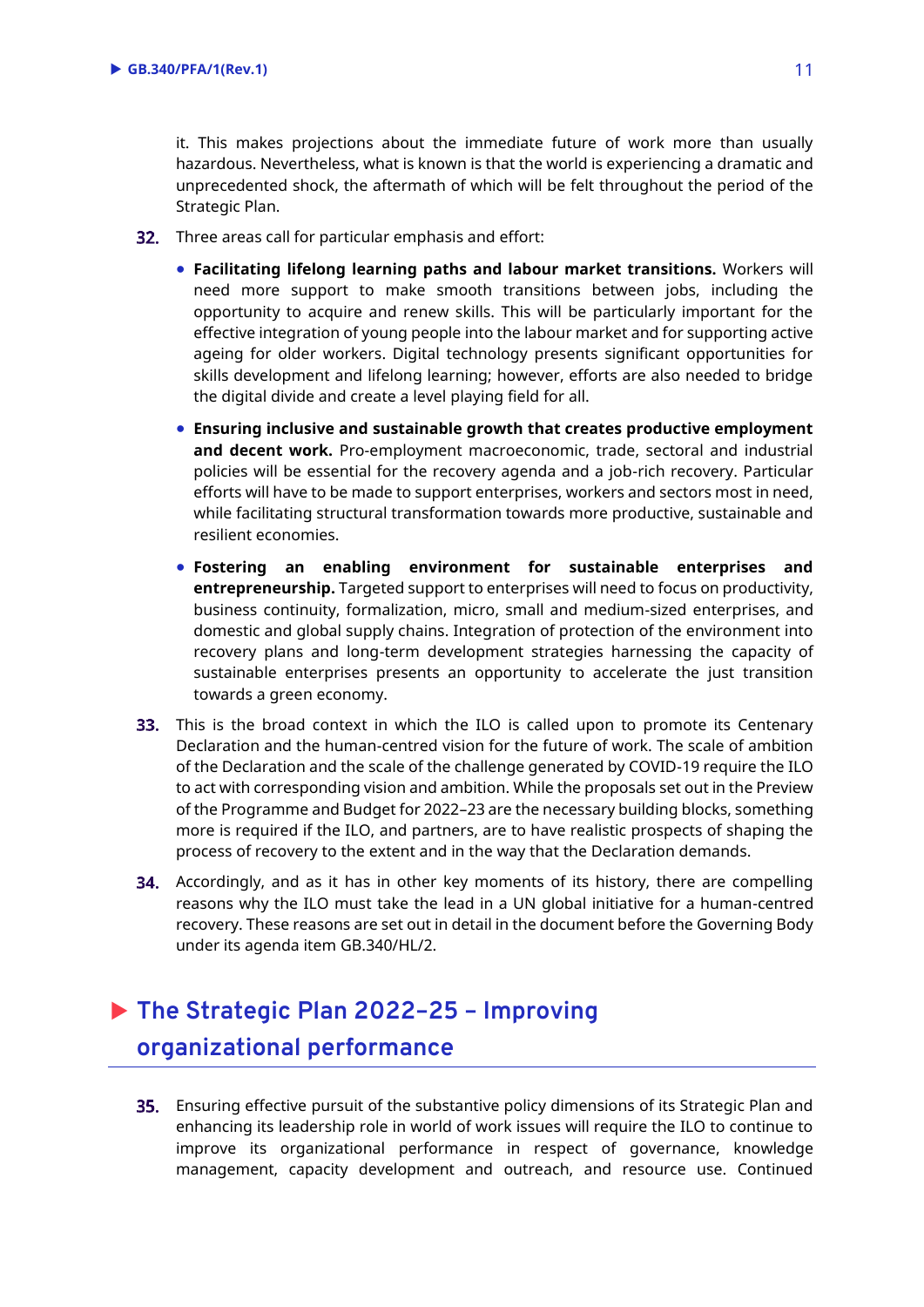improvements in these areas will need to be predicated on the centrality of the ILO's normative instruments and tripartism.

#### <span id="page-9-0"></span>**Enhancing leadership and governance**

- **36.** Asserting the leadership role of the ILO in world of work issues requires the full political engagement of its Member States in priority-setting, decision-making and oversight of the Organization.
- **37.** In the first instance, that requires the optimal functioning of the Governing Body and the International Labour Conference. Building on the reform of recent years, the strategic approach to agenda-setting will be continued, backed up by improved servicing of Members, including timely publication of documents, expanded communications and consultations and enhanced use of digital technologies. Follow-up to the Centenary Declaration and related decisions with respect to democratization of the functioning and composition of the governing bodies will be ensured, and attention will be paid to strengthening the operation of recurrent discussions at the Conference.
- **38.** Past experience has highlighted both the importance and the challenges of ensuring full alignment of country-level activities with the global policies and priorities established for this Organization. Giving full effect to the decisions of the Organization's statutory bodies requires strong strategic planning. In the context of the reformed UN development system, intensified efforts are required to ensure full tripartite ownership of ILO Decent Work Country Programmes and tripartite access to UN country teams and programming.
- 39. In the context of continued strengthening of accountability, oversight and risk management, the evaluation function will remain a valuable driver of performance improvement. The focus will be on carrying out high-quality evaluations and fostering a strong evaluation culture, with increased uptake of findings and recommendations.

#### <span id="page-9-1"></span>**Improving knowledge capacities**

- 40. The Centenary Declaration underlines that the quality of ILO policy advice depends heavily on maintaining the highest levels of statistical, research and knowledge management capacities and expertise. The experience of the ILO's work in recent years has confirmed the veracity of that proposition and the need to continue the significant investments in these areas.
- 41. In the field of statistics, the ILO will need to service and follow up on the 21st International Conference of Labour Statisticians (2023), support Member States in developing their capacities and meet its responsibilities with respect to the SDG indicators of which it is custodian. Further efforts will be made to ensure planning and coordination of all research activities across the Office and to focus on key issues for the implementation of the Centenary Declaration in the light of the needs and priorities of constituents.
- **42.** The findings and recommendations of the recent High-level Evaluation of ILO Research and Knowledge Management Strategies provide important pointers to improving how the ILO generates, shares and brokers knowledge and a strong basis for significant strengthening of this function.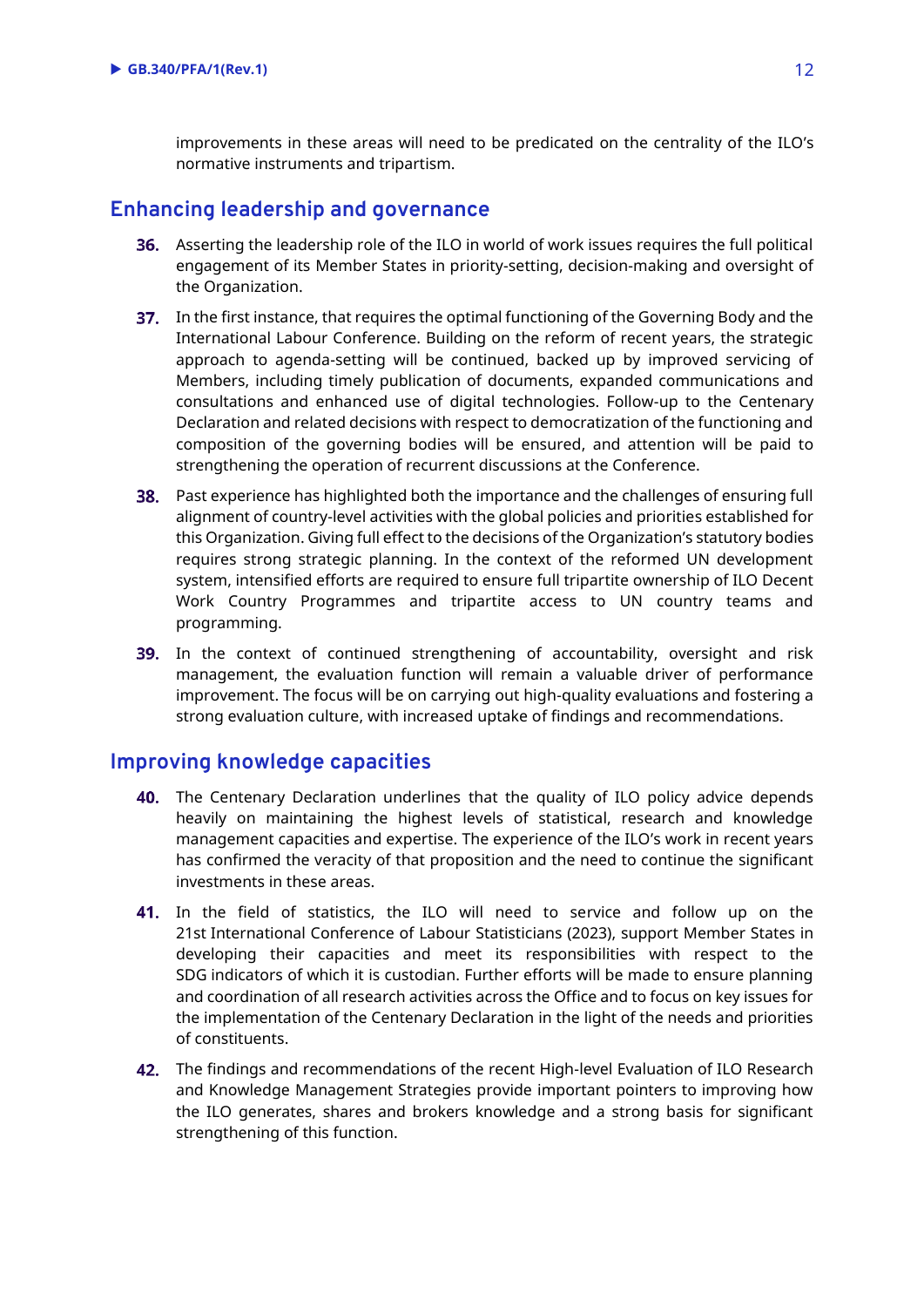#### <span id="page-10-0"></span>**Increasing cooperation and partnerships**

- 43. Building partnerships and cooperative relationships with a wide range of actors has become an important strategic approach for the ILO, as has been reflected in successive programmes and budgets. Partnerships may be with very different counterparts – other international organizations, private companies, foundations, academia, civil society organizations and coalitions - and address the full panoply of issues within the ILO's mandate. The preconditions for them are that they advance ILO principles and objectives and do not compromise or depart from implementation of the ILO's agreed programme of activities.
- 44. The Centenary Declaration calls specifically for the ILO to reinforce cooperation with other organizations and to develop institutional arrangements with them in order to take an important role in the multilateral system. Three factors make this field of partnership notably propitious: the common goals of the UN 2030 Agenda; the search for greater coherence through the reform of the UN development system; and the need for a common global response to the multiple challenges generated by the global pandemic. These circumstances reinforce the case for ILO leadership in a major new initiative for human-centred recovery from the COVID-19 crisis.

#### <span id="page-10-1"></span>**Optimizing the use of ILO resources**

- 45. The permanent responsibility to obtain the best value from the resources made available to the ILO, and to provide full disclosure concerning their use, is key to the process of continued improvement and accountability in the Organization.
- 46. To this end, existing efforts will be carried forward to further enhance results-based management systems and to strengthen alignment and complementarity in the use of regular budget and extrabudgetary funding.
- 47. In the context of the UN reform, new opportunities for cost savings should arise from business innovations across the system, which supplement the ILO's own initiatives to streamline its own processes and operations.
- **48.** Innovation is an essential component of both the qualitative and the quantitative aspects of optimal resource use. In addition to investing in recruitment and retention of highquality and diversified staff and in the physical and digital infrastructure to support their work, the Office will explore and encourage innovation in working methods to promote teamwork, knowledge-sharing and internal communications.

## <span id="page-10-2"></span>**Strategic Vision: ILO 2025**

- **49.** Successful implementation of the Strategic Plan means that by 2025 the ILO will have:
	- (a) acted decisively to implement the terms of the Centenary Declaration and in so doing consolidated and intensified its leading role in delivering the 2030 Agenda;
	- (b) met its historic responsibility to lead national and international action for a humancentered recovery from the world of work crisis triggered by COVID-19;
	- (c) brought to bear fully its permanent comparative advantages of international labour standards and tripartism, including through a clear, robust and up-to-date body of